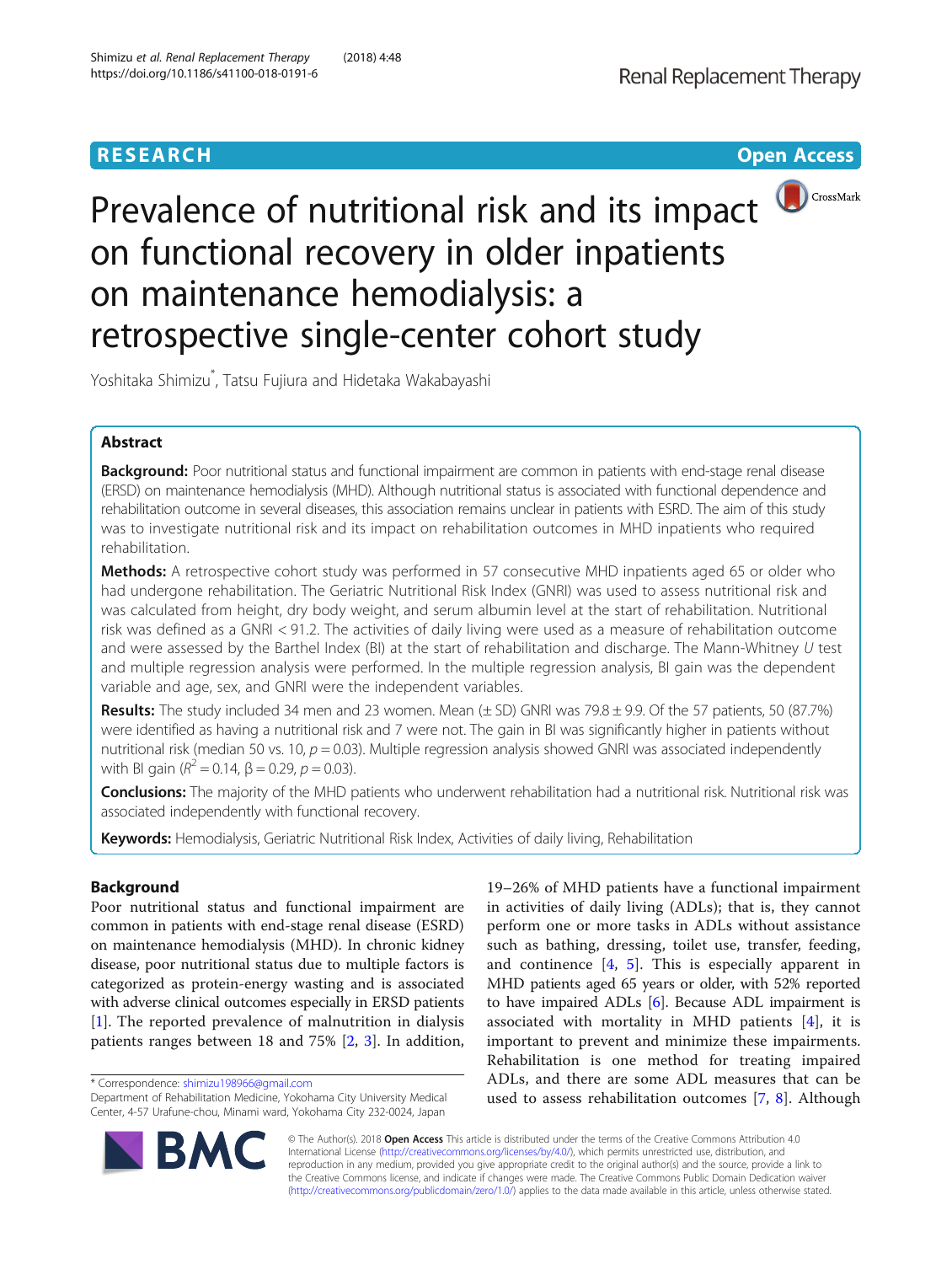rehabilitation is very important, there have only been a small number of published reports on rehabilitation outcomes in MHD patients with impaired ADLs [[9\]](#page-4-0).

Although nutritional status is associated with functional dependence and rehabilitation outcome in several diseases, this association remains unclear in patients with ESRD. A meta-analysis of 240 studies showed malnutrition, and related risks were associated directly with functional dependency [\[10\]](#page-4-0). It has also been reported that malnutrition is associated with poor rehabilitation outcomes in patients with stroke [\[11](#page-4-0)], chronic heart failure [[12](#page-4-0)], or chronic obstructive pulmonary disease [\[12\]](#page-4-0). However, we are unaware of any previous reports on the association between nutritional status and rehabilitation outcomes in MHD patients.

The aim of this study was therefore to assess nutritional risk and its impact on rehabilitation outcomes in MHD inpatients who required rehabilitation.

#### Methods

A retrospective cohort study was performed in 57 inpatients who had been admitted consecutively to the Yokohama City University Medical Center and were subsequently referred by attending physicians to the Department of Rehabilitation Medicine between April 2015 and March 2017.

The study included patients aged 65 or older who had undergone both maintenance hemodialysis and rehabilitation during their hospital stay. Patients were excluded from the study if they had undergone new or temporary hemodialysis, had less than two rehabilitation sessions, or had died during their hospital stay.

All participants underwent hemodialysis three times a week and physical therapy five times a week. They underwent physical therapy of 20 or 40 min per session, while some participants received occupational therapy and/or speech therapy if required. Rehabilitation was performed mainly in an exercise room but sometimes was carried out at the bedside when patients could not come to the exercise room because of their physical condition. According to the disease, general condition, and ADLs of each patient, the doctors made a rehabilitation order that included the location, outline of the program, frequency, and length of each session. The therapist in charge of each patient decided the details of the rehabilitation program. Each program was designed with the purpose of improving or maintaining ADL. Each program mainly included a range of motion exercises, resistance training, and practice of ADLs. The practice of ADLs regarding moving such as sitting, standing up, walking, and going up and down stairs was performed as physical therapy. The practice of other activities such as feeding, grooming, and dressing was performed as occupational therapy and speech therapy. If the patient was fully independent for ADLs, resistance training and aerobic exercise were performed to achieve further improvement in physical function.

Nutritional status was assessed by the Geriatric Nutritional Risk Index (GNRI) [[13](#page-4-0)]. This index has been reported to be an accurate tool for identifying MHD patients at nutritional risk [[14](#page-4-0)] and is calculated as  $GNRI = \{14.89 \times$ serum albumin  $(g/dl)$ } + {41.7 × (body weight/ideal body weight)}. The ideal body weight was defined as the value calculated from height and a body mass index (BMI) of  $22 \text{ kg/m}^2$ . In cases with a (body weight/ideal body weight) > 1, this value was replaced by 1 [[13](#page-4-0)]. For this study, GNRI was calculated from the serum albumin level and body weight measured at the hemodialysis session closest to the start of rehabilitation. Serum albumin level (g/dL) was measured by an improved bromocresol purple (BCP) method before hemodialysis, body weight (kg) after hemodialysis, and height (cm) at admission, with the values expressed to one decimal place. In accordance with a previous study [[14](#page-4-0)], the risk of malnutrition in MHD patients was defined as a GNRI < 91.2.

ADLs were evaluated by physical therapists in charge of each patient at the start of rehabilitation and at discharge using the Barthel Index (BI). The BI consists of the following ten items: feeding, moving from bed to a wheelchair and back, grooming, toilet use, bathing, mobilization (level surface), going up and down stairs, dressing, bowel continence, and bladder continence. The BI score ranges from 0 to 100, with higher scores indicating greater functional independence of ADLs  $[8]$  $[8]$ . Age, sex, C-reactive protein (CRP, mg/dL), etiology of chronic kidney disease, causative disease for admission, and number of days from admission to the start of rehabilitation and from the start of rehabilitation to discharge were also recorded.

A previous study demonstrated that the minimal clinically important difference of the 20-point BI in stroke patients was 1.85 [\[15\]](#page-5-0), equivalent to 9.25 in the 100-point BI scale. In patients with chronic kidney disease who were hospitalized and underwent physical therapy, the standard deviation of the BI was reported to be 13.4 [\[16](#page-5-0)]. Assuming the proportion of patients with or without nutritional risk was equal and using the values  $\alpha = 0.05$ ,  $\beta = 0.8$ ,  $\delta = 9.25$ , and  $\sigma = 13.4$ , we calculated that it was necessary to include 34 participants in each group in order to reject the null hypothesis that the gain in BI was equal. We therefore planned to recruit 68 patients in the study.

The statistical analyses were performed using JMP ® Pro 12.2 (SAS Institute Inc.; Cary, NC, USA). Fisher's exact test and the Mann-Whitney U test were used to determine whether or not there were differences in the characteristics of patients with or without a risk of malnutrition. A multiple regression analysis was performed to examine whether GNRI was associated independently with the gain in BI from the start of rehabilitation to discharge. In this analysis, the dependent variable was BI gain, and the independent variables were age, sex, and GNRI. Age and sex were selected as the regression factors because according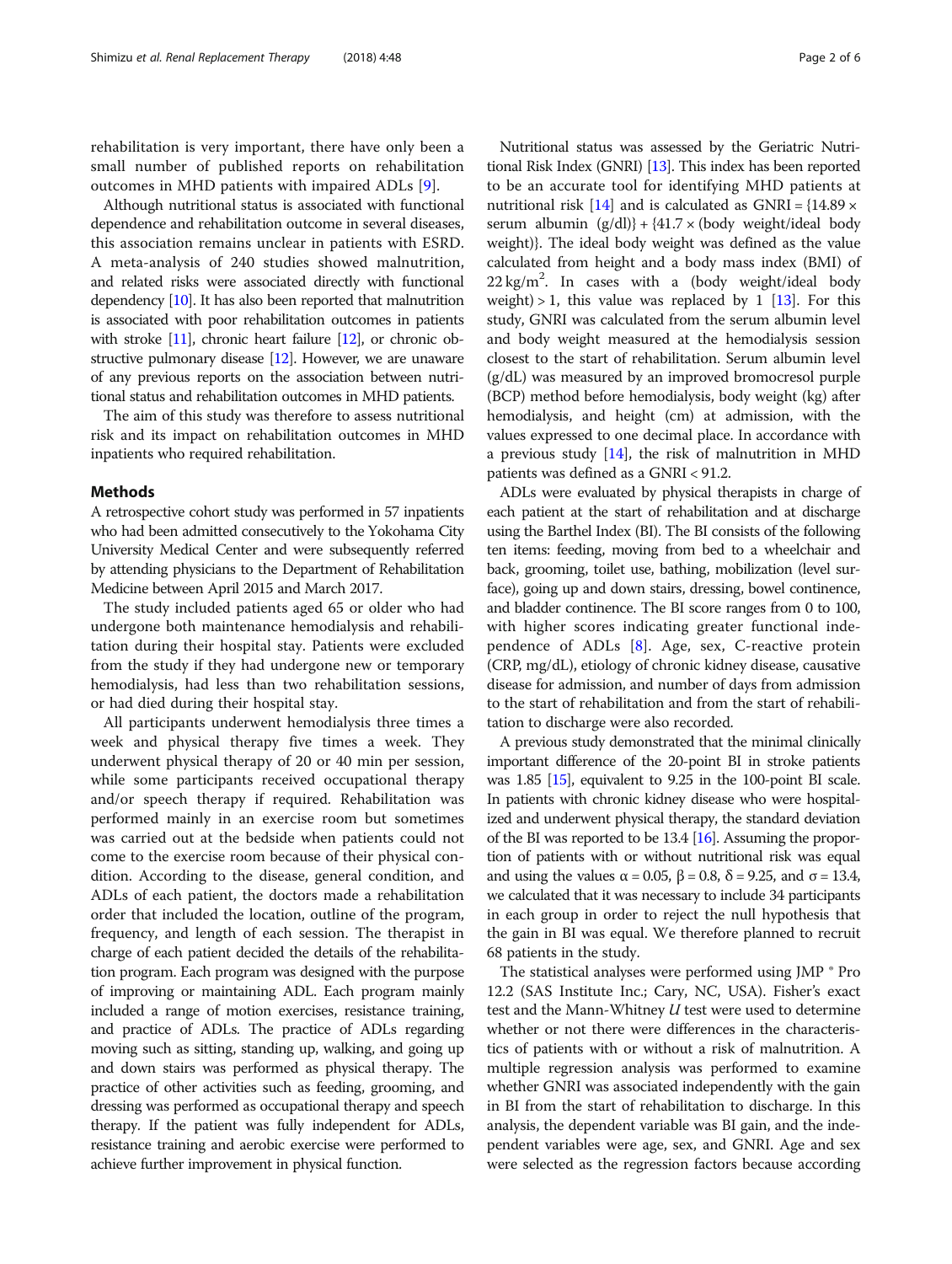### Results

A total of 100 patients underwent both hemodialysis and rehabilitation during the study period. Thirty-seven patients who underwent new or temporary hemodialysis during their hospital stay, 1 patient who underwent rehabilitation less than two times, and 5 patients who died were excluded from the analysis. The remaining 57 patients (34 men, 23 women) were included in the study; all underwent physical therapy, 14 had occupational therapy, and 13 received speech therapy.

Table [1](#page-3-0) shows the results of the comparison of differences in clinical indices between patients with or without a risk of malnutrition. Mean GNRI  $(\pm SD)$  at the start of rehabilitation was  $79.8 \pm 9.9$ . Fifty patients (87.7%) were identified as being at risk of malnutrition and 7 patients (12.3%, all males) were not. Median BI at the start of rehabilitation was 35 with an interquartile range of 10–60. The gain in BI from the start of rehabilitation to discharge was significantly greater in patients not at risk of malnutrition than in patients at risk of malnutrition. There was no significant difference between the two groups in the number of days from either admission to the start of rehabilitation or the start of rehabilitation to discharge.

Table [2](#page-4-0) shows the results of the multiple regression analysis of the gain in BI adjusted for age, sex, and GNRI. GNRI was the only factor associated independently with BI gain ( $β = 0.268$ , 95% confidence intervals 0.080, 1.494,  $p = 0.030$ ). We estimated that CRP may affect serum albumin concentration. However, CRP could not be included in the multiple regression analysis because it correlated strongly with both serum albumin concentration  $(r = -0.607, p < 0.001)$  and GNRI  $(r = -0.523, p < 0.001)$ .

### **Discussion**

This study obtained two main findings regarding the prevalence of nutritional risk and its impact on rehabilitation outcome in older MHD inpatients who had undergone rehabilitation. Firstly, 87.7% of MHD patients who underwent rehabilitation were identified as having a nutritional risk, assessed by GNRI. Secondly, nutritional risk was associated independently with rehabilitation outcome.

The majority of MHD patients in our study who underwent rehabilitation were identified as having a nutritional risk. Yamada et al. reported a prevalence of 39.3% for nutritional risk in MHD patients [\[14\]](#page-4-0), a value lower than that observed in our study. A possible reason for this difference may be variations in the characteristics of the subjects, as the Yamada et al. study was on outpatients and also included patients younger than 65 years. Evidence from a meta-analysis of 240 studies, including various healthcare settings, showed malnutrition, and its risks were associated directly with a setting-related level of dependence. The prevalence of malnutrition in rehabilitation/sub-acute care was also shown to be higher than in all other settings including the community, outpatients, home-care services, hospitals, nursing homes, and longterm care [[10](#page-4-0)]. Granger et al. reported that a BI of 60 points appeared to be a pivotal score at which stroke patients moved from functional dependency to assisted independence [\[19\]](#page-5-0). In the present study, the upper quartile of BI at the start of rehabilitation was 60, and therefore, the majority of the patients were considered to be functionally dependent. It is possible this high rate of patients with functional dependency was the reason for the high prevalence of nutritional risk observed in our study. We therefore consider that nutritional assessment is very important in MHD patients who are undergoing rehabilitation.

Our data showed nutritional risk in MHD inpatients was associated independently with a gain in the BI and that patients without nutritional risk achieved greater gains in this index. Other studies have reported the impact of GNRI score in MHD patients on mortality [[20](#page-5-0)], physical function  $[21]$  $[21]$ , and quality of life  $[21]$ . Our study is the first to show an influence of GNRI on rehabilitation outcome in MHD patients. This result indicates that the GNRI may be useful for predicting rehabilitation outcomes in MHD inpatients. We consider a cutoff value of GNRI < 91.2 may be useful for predicting whether or not rehabilitation will be more effective.

The high prevalence of nutritional risk and its impact on rehabilitation outcomes indicate the importance of rehabilitation nutrition. Yoshimura et al. reported that nutritional intervention added to resistance training during convalescent rehabilitation improved ADLs in older patients with a decreased muscle mass [[22](#page-5-0)]. There are only a small number of reports on the combination of nutritional intervention and exercise training in adult MHD patients, and the benefit of this combination therefore remains uncertain [[23](#page-5-0), [24\]](#page-5-0). In addition, there are no reports on this combination in older MHD patients or MHD patients with impaired ADLs. Nutritional intervention added to rehabilitation has the potential to improve both nutritional status and rehabilitation outcomes in MHD patients with impaired ADLs. There is also evidence in patients with stroke and hip fracture that nutritional improvement is associated with greater gains in ADLs [\[25](#page-5-0)–[27](#page-5-0)]. The concept of rehabilitation nutrition involving rehabilitation and management of nutritional care is important in MHD patients with impaired ADLs [\[28\]](#page-5-0).

This study had some limitations. First, the only subjects in the study were those referred to the Department of Rehabilitation Medicine and did not include patients admitted consecutively to the target hospital during the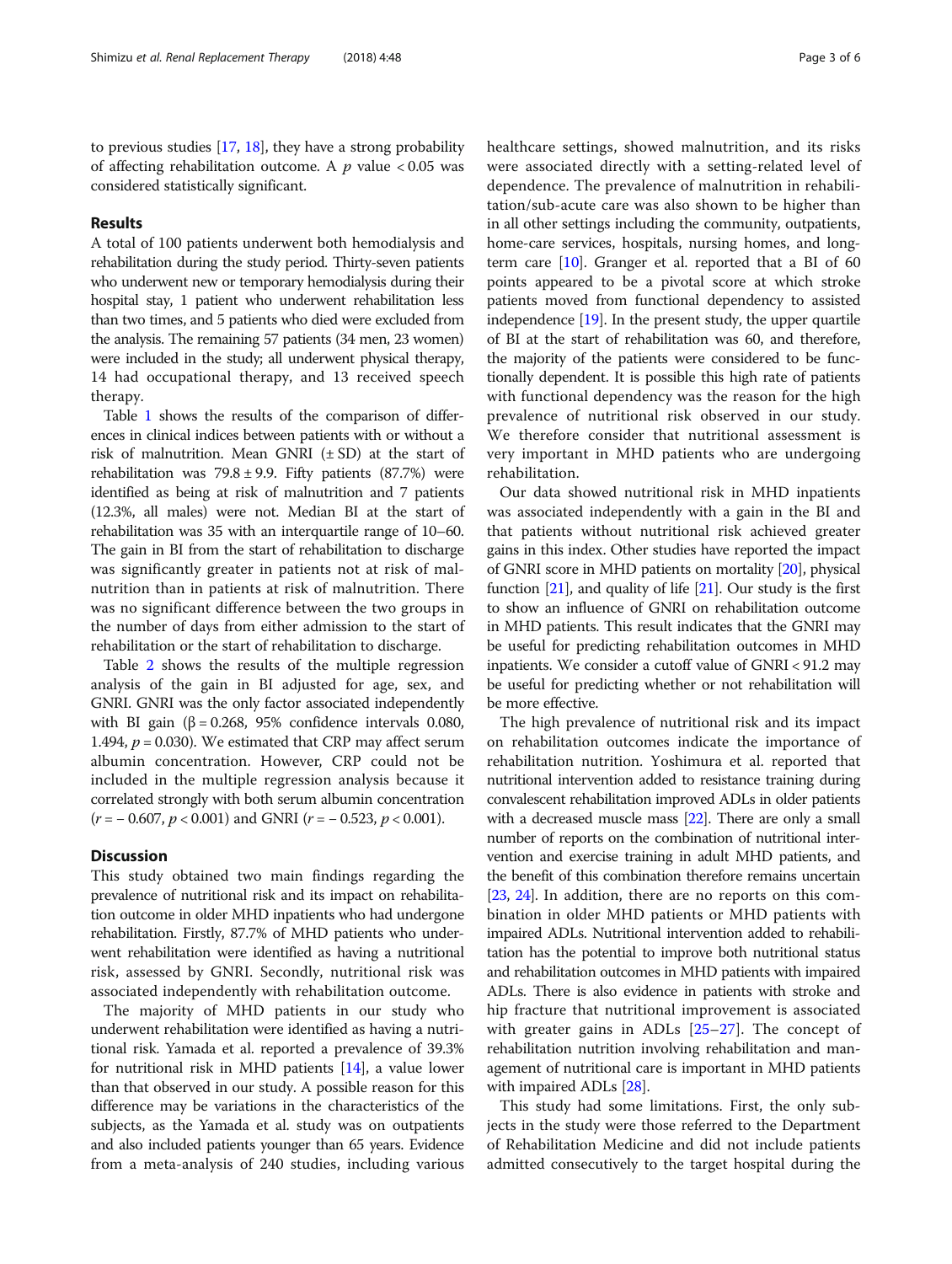<span id="page-3-0"></span>Table 1 Characteristics and comparison of clinical indices in patients with or without a nutritional risk

|                                                 | Total $(n = 57)$   | With a nutritional risk ( $n = 50$ ) | Without a nutritional risk ( $n = 7$ ) | $P$ value |
|-------------------------------------------------|--------------------|--------------------------------------|----------------------------------------|-----------|
| Age (years), mean $\pm$ SD                      | $73.8 \pm 6.4$     | $73.8 \pm 6.5$                       | $70.5 \pm 5.8$                         | 0.809     |
| Sex, males/females                              | 34/23              | 27/23                                | 7/0                                    | 0.034     |
| Albumin ( $g/dL$ ), mean $\pm$ SD               | $2.8 \pm 0.6$      | $2.7 \pm 0.4$                        | $3.65 \pm 0.2$                         | < .001    |
| BMI (kg/m <sup>2</sup> ), mean $\pm$ SD         | $20.8 \pm 3.1$     | $20.6 \pm 3.2$                       | $22.1 \pm 2.4$                         | 0.016     |
| $GNRI$ , mean $\pm$ SD                          | $79.8 \pm 9.9$     | $77.6 \pm 8.3$                       | $96.0 \pm 1.9$                         | < .001    |
| CRP (mg/dL), median (IQR)                       | 3.365 (0.98-7.742) | 3.797 (1.621-9.847)                  | $0.441(0.235 - 1.863)$                 | 0.014     |
| BI at baseline, median (IQR)                    | $35(10-60)$        | 35 (11.25-60)                        | $30(7.5-45)$                           | 0.750     |
| BI at discharge, median (IQR)                   | 70 (30-90)         | 65 (25-90)                           | 85 (77.5-92.5)                         | 0.121     |
| BI gain, median (IQR)                           | $15(0-30)$         | $10(0-30)$                           | $50(25-85)$                            | 0.027     |
| Length of stay (days), median (IQR)             | $37(22-52)$        | 38.5 (23.25-51.25)                   | 29 (19.5-44)                           | 0.436     |
| Days from A to R (days), median (IQR)           | $8(5-14)$          | $9(6-14)$                            | $7(3-8.5)$                             | 0.065     |
| Duration of rehabilitation (days), median (IQR) | $27(15-36)$        | $27(15-36)$                          | $25(15-35.5)$                          | 0.855     |
| Duration of hemodialysis (years), median (IQR)  | $7(6-12)$          | $7(3-13)$                            | $6(1-7)$                               | 0.200     |
| Causative disease for admission (n)             |                    |                                      |                                        |           |
| Ischemic heart disease                          | 10                 | 9                                    | $\mathbf{1}$                           |           |
| Aortic disease                                  | 4                  | 4                                    |                                        |           |
| Valvular disease of the heart                   | 4                  | 4                                    |                                        |           |
| Congestive heart failure                        | 3                  | 3                                    |                                        |           |
| Cerebral infarction                             | 7                  | 3                                    | 4                                      |           |
| Parkinson's disease                             | $\mathbf{1}$       |                                      | $\mathbf{1}$                           |           |
| Lumbar disease                                  | 6                  | 6                                    |                                        |           |
| Fracture                                        | 3                  | 3                                    |                                        |           |
| Osteoarthritis                                  | 3                  | 3                                    |                                        |           |
| Psychiatric disease                             | 3                  | 2                                    | 1                                      |           |
| Perforation of the digestive tract              | 2                  | 2                                    |                                        |           |
| Pneumonia                                       | 2                  | 2                                    |                                        |           |
| Shunt complication                              | $\overline{2}$     | 2                                    |                                        |           |
| Other                                           | 7                  | 7                                    |                                        |           |
| Etiology of chronic kidney disease (n)          |                    |                                      |                                        |           |
| Diabetic nephropathy                            | 30                 | 27                                   | 3                                      |           |
| Nephrosclerosis                                 | 9                  | 6                                    | 3                                      |           |
| Chronic glomerulonephritis;                     | 6                  | 6                                    |                                        |           |
| Multiple renal cysts                            | 3                  | $\overline{2}$                       | $\overline{1}$                         |           |
| Rapidly progressive glomerulonephritis          |                    |                                      |                                        |           |
| SLE nephritis                                   | 1                  |                                      |                                        |           |
| Nephronophthisis                                | 1                  |                                      |                                        |           |
| Chronic pyelonephritis                          |                    |                                      |                                        |           |
| Drug-induced kidney injury                      |                    |                                      |                                        |           |
| Renal infarction                                | 1                  |                                      |                                        |           |
| Unknown                                         | 3                  | 3                                    |                                        |           |
|                                                 |                    |                                      |                                        |           |

BMI body mass index, GNRI Geriatric Nutritional Risk Index, BI Barthel Index, Days from A to R days from admission to start of rehabilitation, IQR interquartile range SLE systemic lupus erythematosus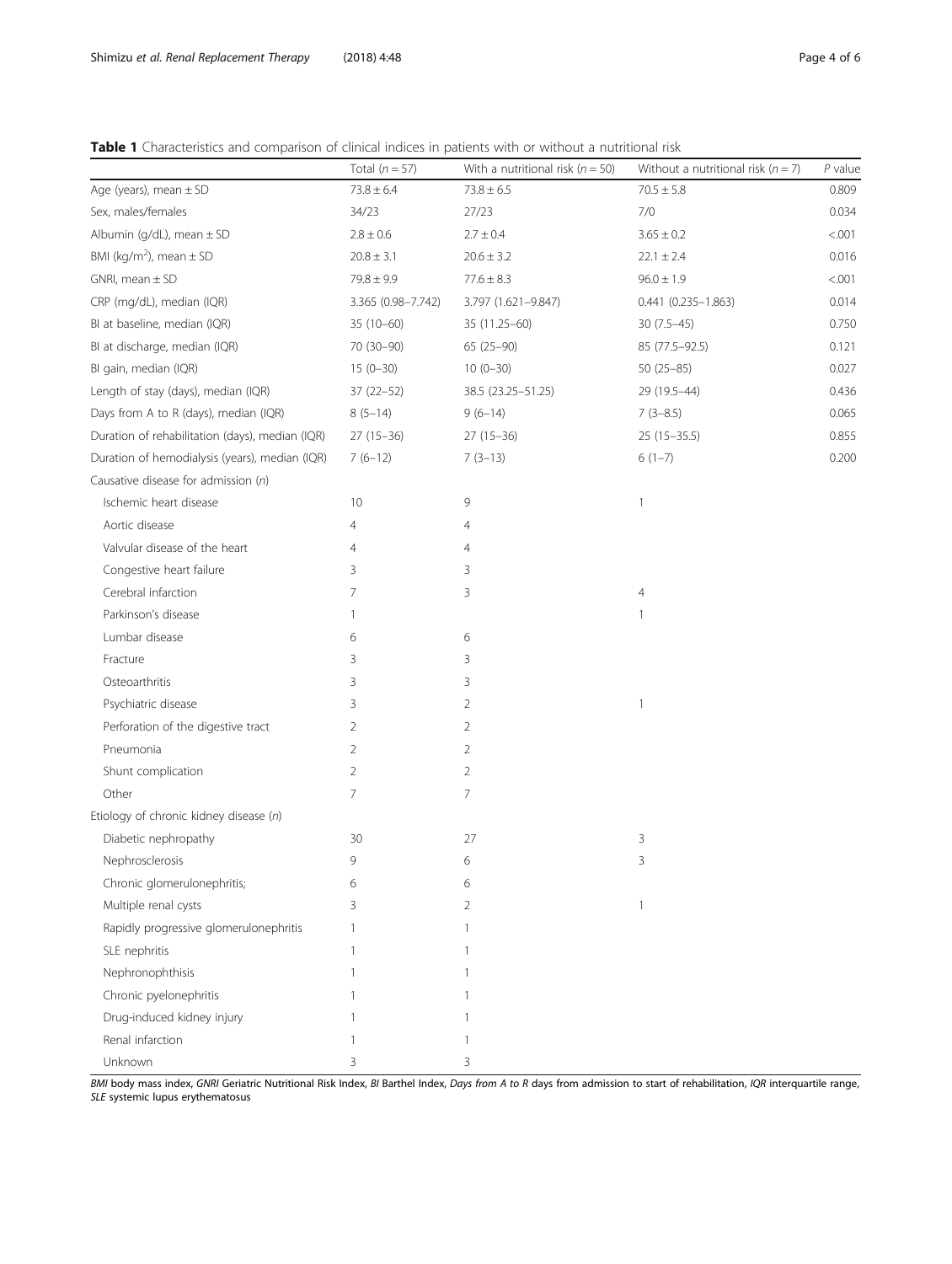<span id="page-4-0"></span>Table 2 Results of the multiple regression analysis with gain in the Barthel Index as the dependent variable

|      | B        | 13       | 95% confidence interval of B | P value |
|------|----------|----------|------------------------------|---------|
| Age  | $-0.997$ | $-0.234$ | $-2.098, 0.1046$             | 0.075   |
| Sex  | 2.686    | 0.098    | $-4.421, 9.794$              | 0.452   |
| GNRI | 0.787    | 0.268    | 0.080, 1.494                 | 0.030   |

 $R^2 = 0.139$ 

GNRI Geriatric Nutritional Risk Index

study period. The results of this study can therefore not be applied to the general population of hospitalized MHD patients. Second, the nutritional risk was assessed using only the GNRI and did not include other more reliable and detailed measures. Third, the requisite sample size was not reached. Fourth, we used serum albumin level measured by an improved BCP method that has been used widely over the past decade, replacing the bromocresol green (BCG) method. It has been reported that the percentage of malnourished patients assessed by controlling nutritional status (CONNUT) differs depending on whether the BCP or BCG method is used to measure albumen level [\[29](#page-5-0)]. The Japanese Society of Laboratory Medicine recommends that if the serum albumin level measured by the BCP method is  $\leq 3.5 \frac{g}{L}$ , the cutoff value should be modified from the value developed for the BCG method [[30\]](#page-5-0). Because the BCG method was the main test used in the past, the GNRI would have been developed using the serum albumin level measured by that method. Therefore, it is possible that the serum albumin level needs to be modified in our study. Furthermore, we were not able to consider factors in the multiple regression analysis that were likely to affect the gain in BI, such as causative disease for admission because of the small number of the participants, and CRP because of its multicollinearity with the GNRI. Further studies investigating the association between nutritional status and rehabilitation outcome in MHD patients should perform a more detailed nutritional assessment in order to diagnose malnutrition and protein-energy wasting.

#### Conclusion

The majority of the MHD patients who underwent rehabilitation had a nutritional risk. Nutritional risk was associated independently with rehabilitation outcome. The GNRI has potential as a predictor of rehabilitation outcome in MHD patients.

#### Abbreviations

ADLs: Activities of daily living; BI: Barthel Index; BMI: Body mass index; ERSD: End-stage renal disease; GNRI: Geriatric Nutritional Risk Index; MHD: Maintenance hemodialysis

#### Acknowledgements

We are grateful to all the staff in the Department of Rehabilitation Medicine, Yokohama University Medical Center.

#### Funding

We have no financial support.

#### Availability of data and materials

All data generated or analyzed during this study are included in this article.

#### Authors' contributions

YS conceived the study and drafted the manuscript. YS, TF, and HW interpreted the data and revised the manuscript. All authors read and approved the final manuscript.

#### Ethics approval and consent to participate

This study was approved by the ethics committee of the Yokohama City University Medical Center. The approved number is B171100008. The study protocol and contact address/telephone number were available on the website of the Yokohama City University Medical Center, so all participants had the opportunity to decline to participate in the study.

#### Consent for publication

Not applicable.

#### Competing interests

The authors declare that they have no competing interests.

#### Publisher's Note

Springer Nature remains neutral with regard to jurisdictional claims in published maps and institutional affiliations.

#### Received: 21 July 2018 Accepted: 8 November 2018 Published online: 19 November 2018

#### References

- 1. Fouque D, Kalantar-Zadeh K, Kopple J, Cano N, Chauveau P, Cuppari L, et al. A proposed nomenclature and diagnostic criteria for protein-energy wasting in acute and chronic kidney disease. Kidney Int. 2008;73(3):391–8.
- 2. Kopple JD. McCollum Award Lecture, 1996: protein-energy malnutrition in maintenance dialysis patients. Am J Clin Nutr. 1997;65(5):1544–57.
- 3. Kalantar-Zadeh K, Ikizler TA, Block G, Avram MM, Kopple JD. Malnutritioninflammation complex syndrome in dialysis patients: causes and consequences. Am J Kidney Dis. 2003;42(5):864–81.
- 4. Bossola M, Di Stasio E, Antocicco M, Pepe G, Tazza L, Zuccalà G, et al. Functional impairment is associated with an increased risk of mortality in patients on chronic hemodialysis. BMC Nephrol. 2016;17(1):72. [https://doi.](https://doi.org/10.1186/s12882-016-0302-y.) [org/10.1186/s12882-016-0302-y.](https://doi.org/10.1186/s12882-016-0302-y.)
- 5. Jassal SV, Karaboyas A, Comment LA, Bieber BA, Morgenstern H, Sen A, et al. Functional dependence and mortality in the international dialysis outcomes and practice patterns study (DOPPS). Am J Kidney Dis. 2016;67(2):283–92.
- 6. Cook WL, Jassal SV. Functional dependencies among the elderly on hemodialysis. Kidney Int. 2008;73(11):1289–95.
- 7. Katz S, Ford Ford AB, Moskowitz RW, Jackson BA, Jaffe MW. Studies of illness in the aged. The index of ADL: a standardized measure of biological and psychosocial function. JAMA. 1963;185:914–9.
- 8. Mahoney FI, Barthel DW. Functional evaluation: the Barthel Index. Md State Med J. 1965;14:61–5.
- 9. Endo M, Nakamura Y, Murakami T, Tsukahara H, Watanabe Y, et al. Rehabilitation improves prognosis and activities of daily living in hemodialysis patients with low activities of daily living. Phys Ther Res. 2017; 20(1):9–15.
- 10. Cereda E, Pedrolli C, Klersy C, Bonardi C, Quarleri L, Cappello S, et al. Nutritional status in older persons according to healthcare setting: a systematic review and meta-analysis of prevalence data using MNA. Clin Nutr. 2016;35(6):1282–90.
- 11. Davis JP, Wong AA, Schluter PJ, Henderson RD, O'Sullivan JD, Read SJ. Impact of premorbid undernutrition on outcome in stroke patients. Stroke. 2004;35(8):1930–4.
- 12. Anker SD, John M, Pedersen PU, Raguso C, Cicoira M, Dardai E, et al. ESPEN guidelines on enteral nutrition: cardiology and pulmonology. Clin Nutr. 2006;25(2):311–8.
- 13. Bouillanne O, Morineau G, Dupont C, Coulombel I, Vincent JP, Nicolis I, et al. Geriatric nutritional risk index: a new index for evaluating at-risk elderly medical patients. Am J Clin Nutr. 2005;82(4):777–83.
- 14. Yamada K, Furuya R, Takita T, Maruyama Y, Yamaguchi Y, Ohkawa S, et al. Simplified nutritional screening tools for patients on maintenance hemodialysis. Am J Clin Nutr. 2008;87(1):106–13.